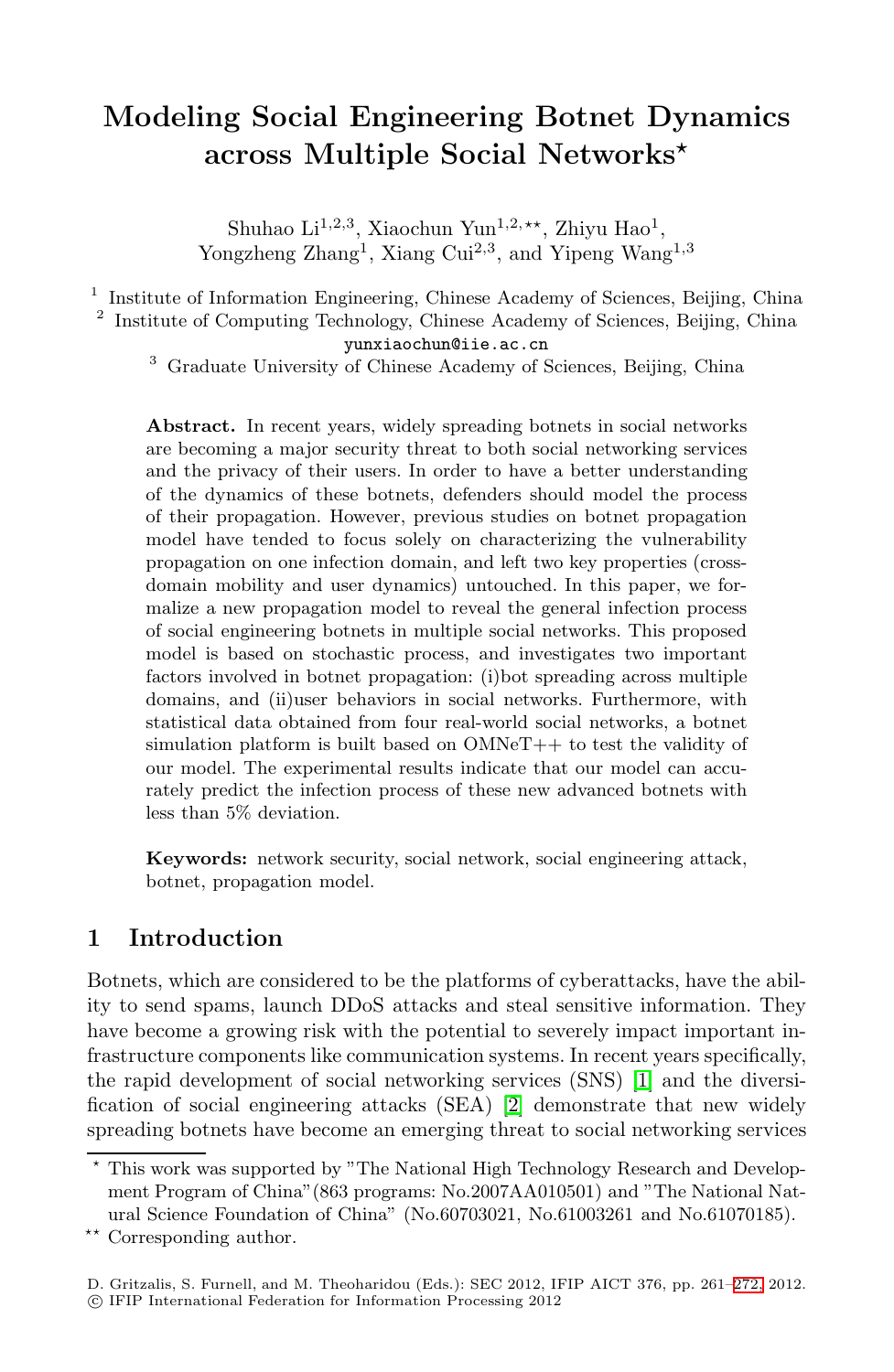and personal privacy in social networks (SN). Comparing to traditional botnets, the evolved variety have the ability to not only steal and abuse social network users' digital identities, but also to disseminate a large number of advertising messages in social networks. In addition, they can also employ SEA to spread bots across multiple social networks. Therefore, the infection scope is significantly expanded by these new botnets. For example, the Koobface botnet [3], which was initially launched in the scope of Facebook and MySapce, is one of the most popular botnets in social networks. Up to now, it has generated 56 variants and infected more social networks than originally anticipated ones.

We believe that new advanced SEA botnets (similar to Koobface, but more destructive) will emerge in large numbers, resulting in wide-scale damage to social networks. This belief is based on the following observations:

1) These botnets have the ability to capture bots by using SEA, which is much easier than other intrusion means. SEA greatly reduces attacking difficulty for hackers, although it requires the participation of users to complete the injection of bot programs.

2) With the characteristic of cross-domain propagation, the botnets are able to disseminate bot programs from one social network to another, which makes the infection rate of the bot programs much wider and faster.

In order to know more about the evolution and dynamics of botnets and how to mitigate them effectively, defenders should first be able to measure and predict the size of botnets. Therefore, modeling botnet propagation has become an important research direction. In this paper, we propose a propagation model based on stochastic process, to describe the complex infection process of new botnets in social networks. In order to develop a more accurate description than those in previous attempts, both the properties of botnet cross-domain spreading and user dynamics (the variation of active users and users' responses) in social networks are investigated in our model. We believe the proposed model in this paper could be a practical and effective tool for social network administrators and botnet defenders, who are currently struggling against such botnets (*e.g.*, Koobface).

Our contributions are summarized as follows:

1) We have formalized a new propagation model to predict the general infection process of new social engineering botnets in social networks based on stochastic process. Two factors (the cross-domain spreading and user dynamics) found to significantly influence the infection of botnets, are well investigated in our proposed model. It was able to predict the infection process of these new botnets with a small deviation.

2) We have provided a botnet simulation platform based on  $OMNeT++$  [15] with the statistical data obtained from real-world social networks. It was applied to simulate and evaluate the propagation process of these new botnets. In the proposed platform, multiple behaviors of social network users are simulated with a guarantee of efficacy, which is considered to be superior to other botnet simulators [5] in the ability of generalization.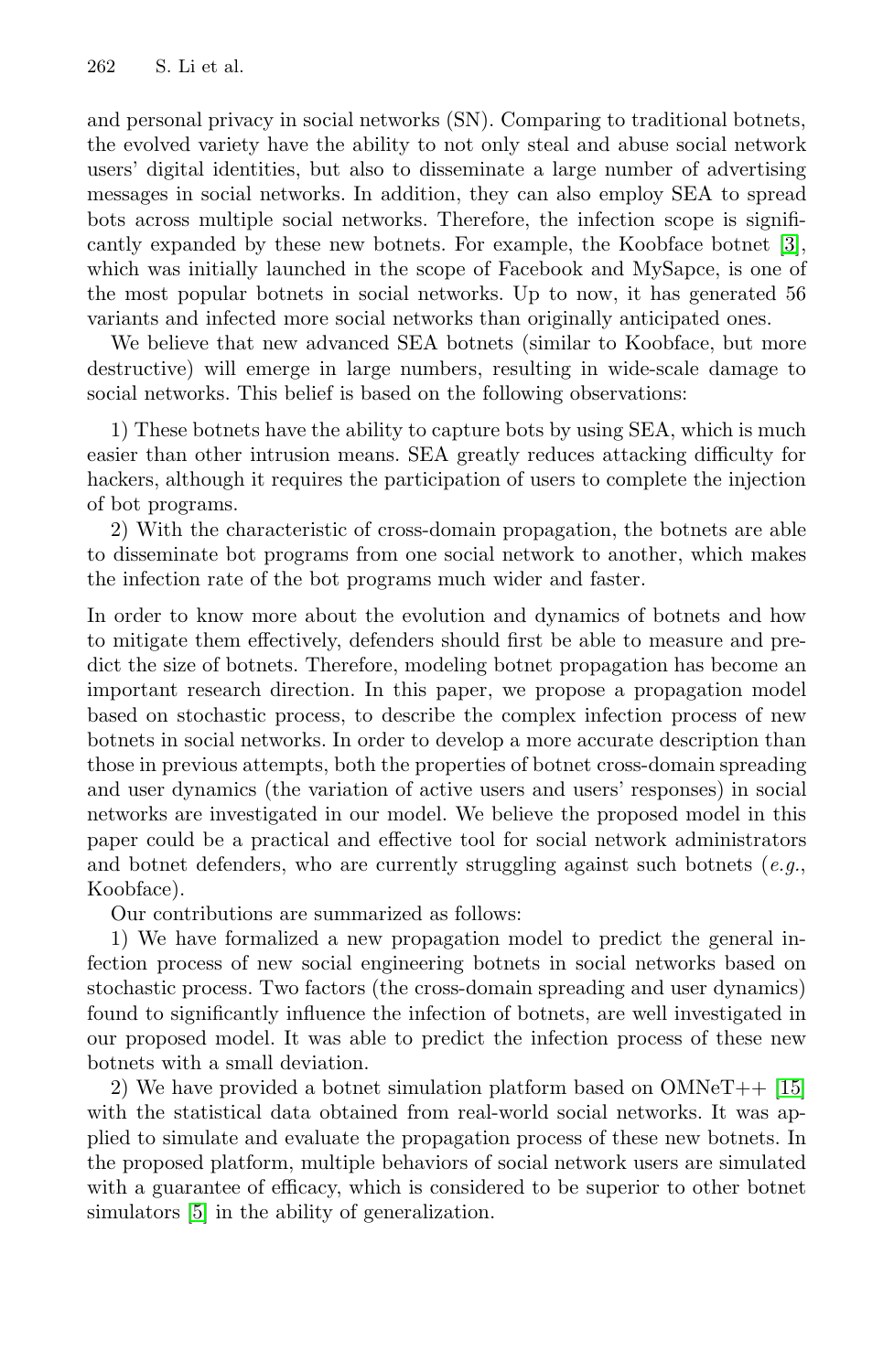The remainder of this paper is organized as follows: Some related work is discussed in Section 2; and Section 3 is dedicated to the background on these new botnets; the proposed propagation model is introduced in Section 4; the simulation evaluation and experimental results are provided in Section 5; several limitations of our work are discussed in Section 6. Finally, we conclude the paper w[hile](#page-11-1) highlighting the [scop](#page-11-2)e of future work.

# **2 Related Work**

Several propositions in the literature exist for modeling malware propagation. In [11], Zou *et al.* presented an email worm model, which reve[ale](#page-11-3)d the significance of user behaviors by considering email checking time and the probability of opening email attachments. In [12], Yan *et al.* identified some parameters that are related to malware propagation in social networks. In [13], Cheng *et al.* proposed an equationbased model to analyze the mixed behaviors of delocalized and ripple based propagation, whichis related to hybridmalwarein generalized social networks. According to our knowledge, most of previous work introduced the propagation models based on a single infection domain, leaving cross-domain spreading and user dynamics unconsidered. However, there are a few exceptions. For example, Dagon *et al*. [14] used time zones to model the propagation process of some botnets, arguing that victims turn their computers off at night, which leads to diurnal properties in botnet activity. But their study represents only one factor involved in user dynamics.

### **3 Scene Analysis**

#### **3.1 Background**

An SNS is an online service, platform, or site which focuses on the building and reflecting of social networks or social relations among people. There are many popular social networks (*e.g.*, Facebook, Twitter, Gmail and Tencent QQ) with hundreds of millions of registered users connected through friendship links. The friendship link is g[en](#page-11-4)erally a binary relationship, representing two users as friends. Usually, social network users connect, express themselves, or share information with social network messages. These messages may have different forms in different social networks, but typically have a similar function. Meanwhile, social network messages can be also exploited for the [pu](#page-11-5)rpose of spreading malwares by attackers, especially social engineering hackers. These malwares can launch SEA, which relies on social disguises, cultural ploys and psychological tricks to persuade computer users in assisting hackers with their illegal intrusion or use of computer systems and networks [2].

To demonstrate the efficacy of our proposed model, we deployed several SNS crawlers to capture the statistical data of social network users' behaviors, which includes access time, online duration, and the interval time prior to users' responses. Finally, based on the social network generation algorithm in [4], we built a simulation platform based on multiple virtual social network domains, which allows us to evaluate our propagation model in a controlled environment.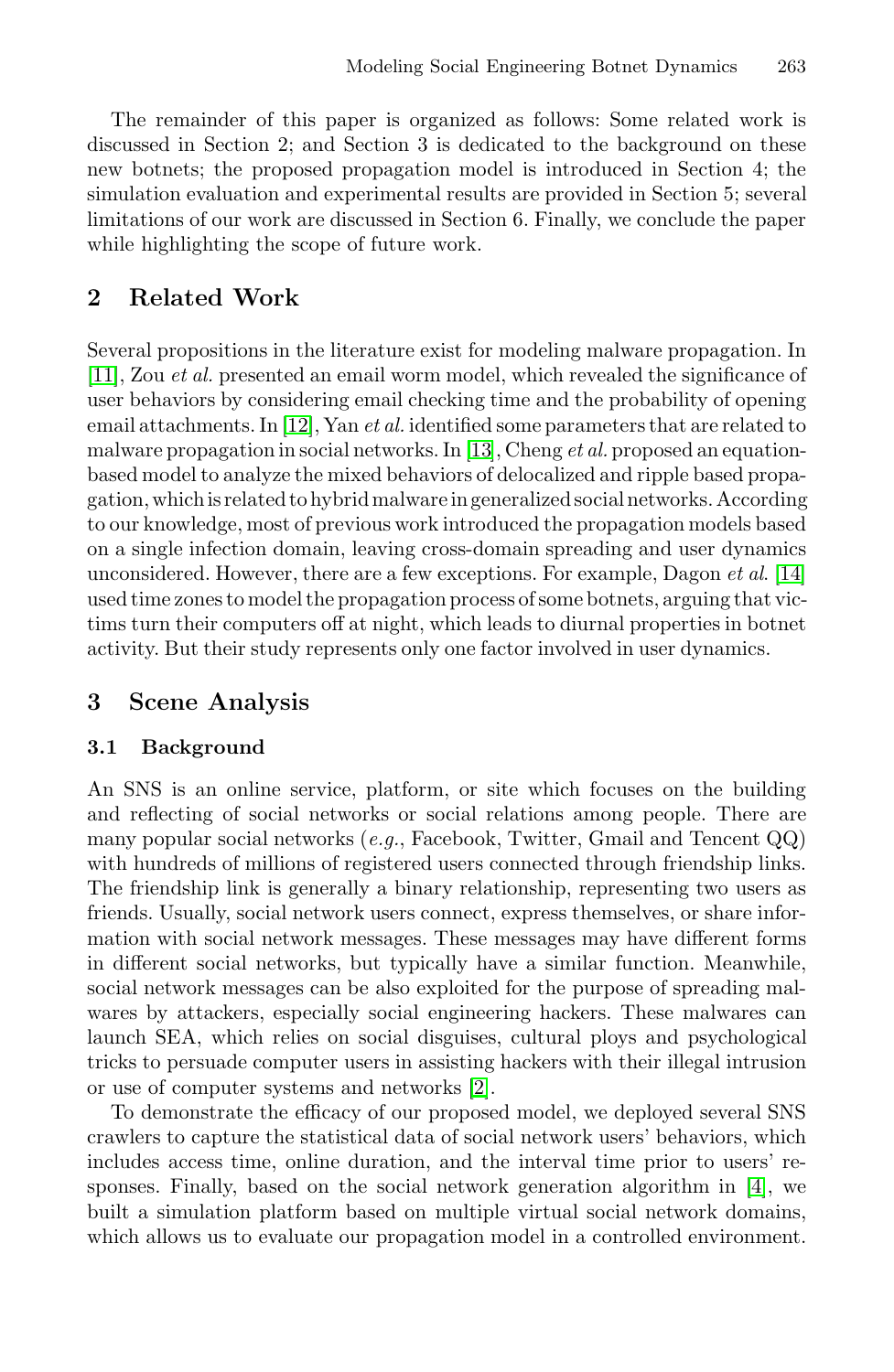<span id="page-3-0"></span>

**Fig. 1.** The general process of SS-botnets' propagation

In our experiment, we designed the user model according to real statistics obtained from our SNS crawlers, and then simulated the whole infection process of these new botnets. Our experimental results show that our model can yield an accurate prediction on the size of the new botnets, on the condition of the topology information obtained from related social networks and the information of the initial infected nodes detected in the social networks.

### **3.2 The SS-Botnet Propagation Process**

To more clearly describe this issue, we first provide two key definitions:

**Definition 1.** *<sup>A</sup> trap message is a social network message which is constructed with either bot programs already embedded within, or with a means of accessin[g t](#page-3-0)hem (* e.g.*, download URL). This message is forged with a social engineering approach, and designed to appear attractive to victims.*

**Definition 2.** *The botnet making use of trap messages for the purpose of spreading bots in one or more social networks is referred to as a Social network & Social engineering botnet (SS-botnet for short).*

It can be seen that SS-botnets represent a class of advanced widely spreading botnets. Generally, the propagation process employed by SS-botnets can be divided into four steps. Fig. 1 illustrates the infection process of an SS-botnet across three social networks.

**Step 1.** Botmasters fabricate a trap message, which is similar to normal social network messages and attractive to receivers.

**Step 2.** Botmasters construct the command (marked as *CMD* in Fig. 1) with the trap message, and send CMD to the bots under the control of them.

**Step 3.** The target bot extracts the trap message from CMD, and then impersonates the victim user to send the trap message to all the friends of the user. We set this time to  $t_s$ .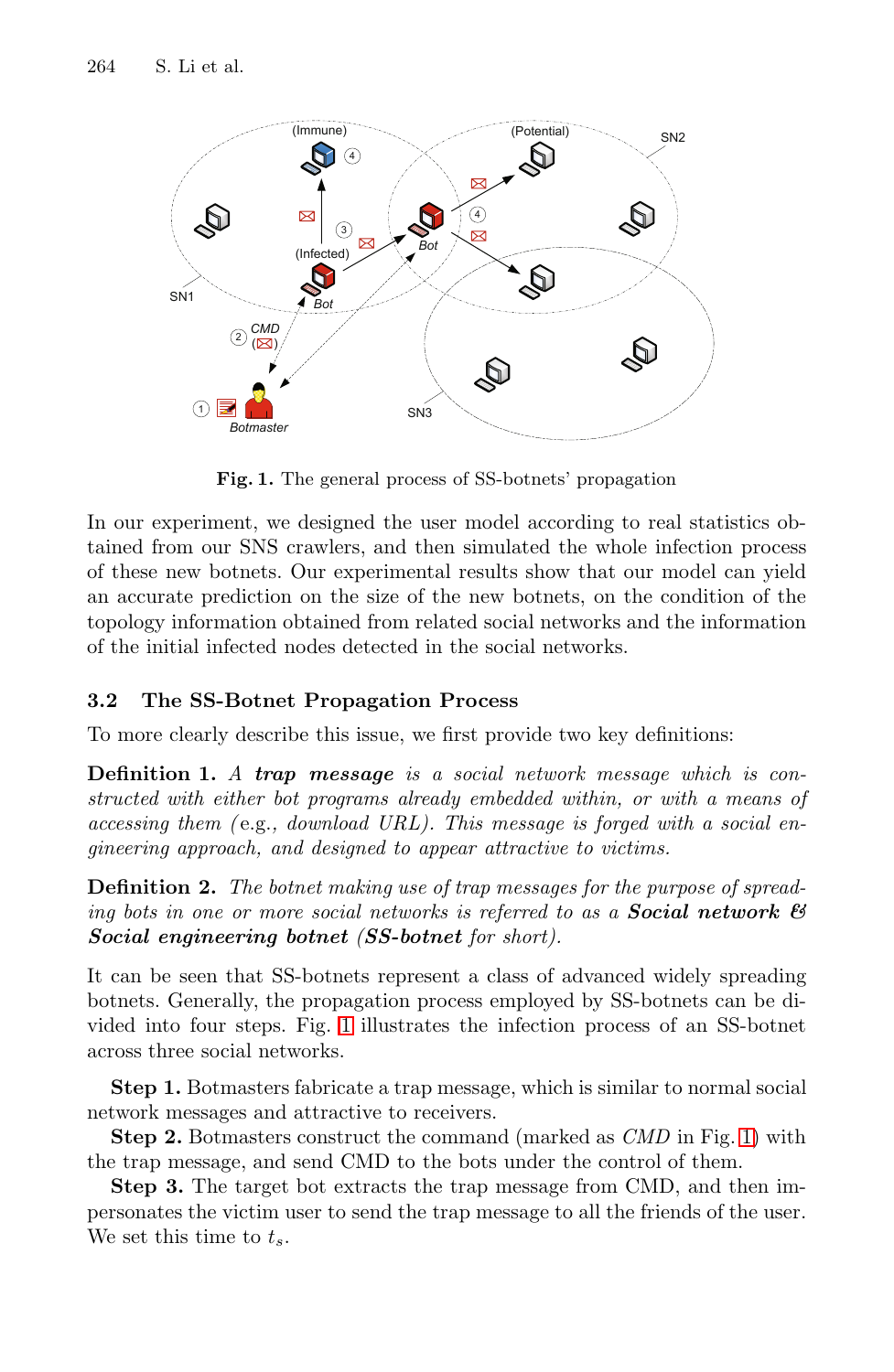**Step 4.** The victim's friends start to deal with the trap message after a uncertain time interval (assume this time is  $t_r$ ). Generally, they have two choices: believing the trap message (by activating the bot program within the trap message), or avoiding it (by recognizing it as a threat). In the former case, if the antivirus software can't detect this threat, their computers will be infected and become bots, attacking other computers (Step 3). In the latter case, the users' computers become immune to the botnet infection due to the users' security awareness and exercise in judgement.

For the initial stage of SS-botnets' propagation, botmasters can anonymously register several accounts in one or more social networks to disseminate trap messages and capture the first group of initial bots. In addition, if the propagation is blocked by an effective defense, botmasters have the ability to design new bot programs and trap messages for the purpose of bypassing this defense. As such, the SS-botnet can continue with high-speed infection, and maintain their ability to attack.

#### **3.3 Affecting Factors**

We believe that there are two key factors affecting the propagation of SS-botnets as follows.

#### **1) Cross-Domain Spreading**

A *cross-domain node* is a social network node with the ability to allow its user to use more than one social networking service. Since the users of cross-domain nodes have access to multiple social networking services, they typically have different friends in different social networks. To illustrate the threat involved with this, envision the following scenario: botmasters design the bot program to disseminate the trap message from one social network to another. This will make the infection radius of SS-botnets wider and the rate faster. Therefore, cross-domain spreading should be taken into full account while developing the SS-botnet propagation model.

#### **2) User Dynamics**

**The Variation of Active Users**. Intuitively, if a social network node is not active *(i.e.,* its user isn't online in any social network at this time), it is impossible to infect others or to be infected by others. Therefore, the time of users' visiting social networks, and how long they remain active on each network, have a great impact on the infection process of SS-botnets.

**Users' Responses**. The general process of the SS-botnet propagation requires users' responses to the trap messages prop[aga](#page-5-0)ted by bot programs, although the response behaviors are often unintentional. It would seem that when the receivers deal with the trap message and the probability that users are deceived by trap messages also have a great effect on the infection process of SS-botnets.

# **4 Modeling Methodology**

### **4.1 Related Notations**

The related notations of our propagation model are provided in Table 1.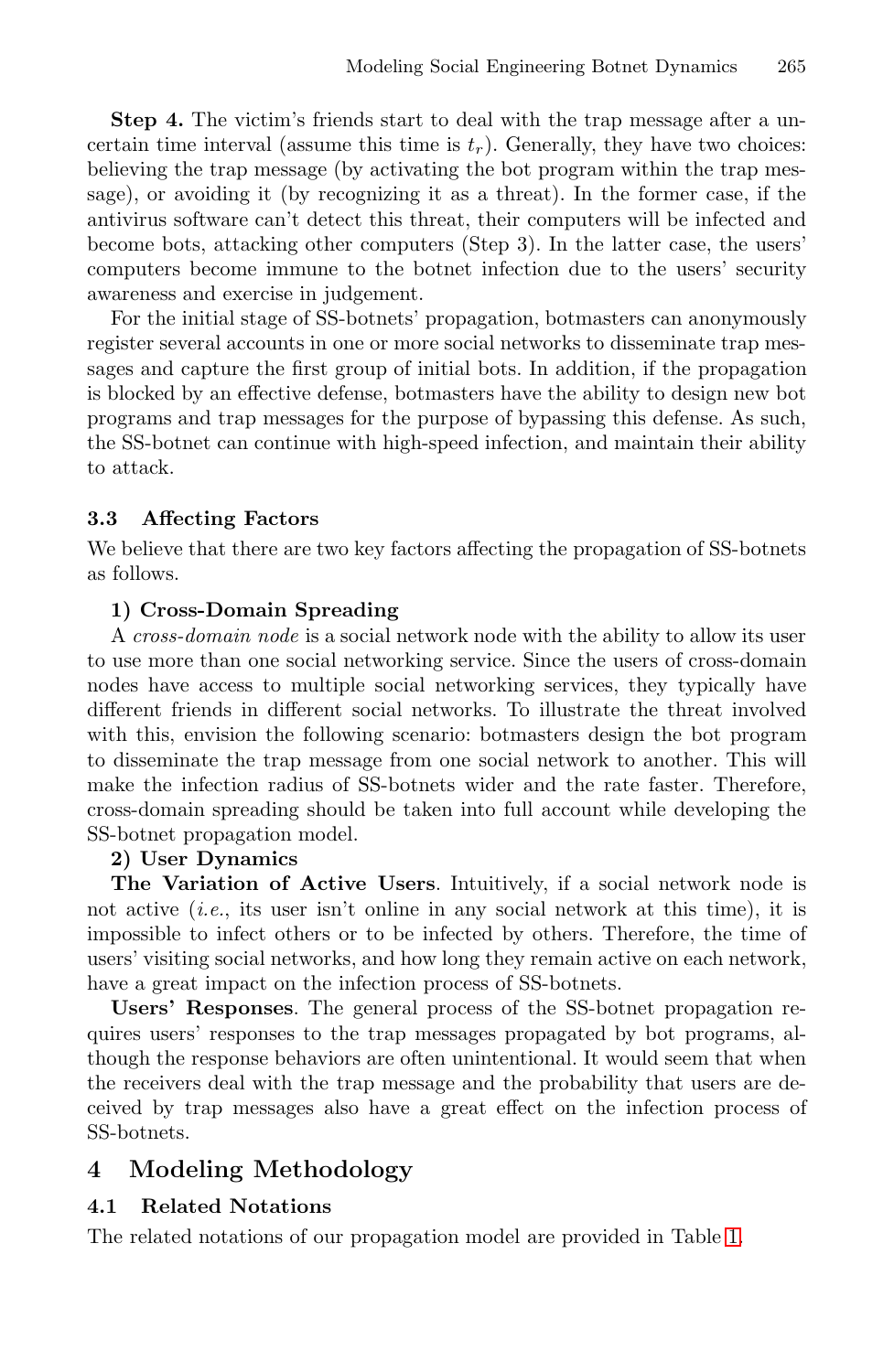| <b>Notation</b>  | Explanation                                        |
|------------------|----------------------------------------------------|
| $n_i$            | The node with index $i$                            |
| V                | The set of all nodes under considersion            |
| K                | The number of social network domains               |
| $D_k$            | The social network domain with index $k$           |
| $e_{i,j,k}$      | The variable indicating the relationship           |
|                  | between $n_i$ and $n_j$ in $D_k$                   |
| $p_{i,t}$        | The probability that $n_i$ is infected at time t   |
| $I_t$            | The set of bots at time t                          |
| $tw_i$           | The time interval before $n_i$ 's response         |
| $\alpha_{i,j,t}$ | The connectivity between $n_i$ and $n_j$ at time t |
| Act(i,k,t)       | The function indicating whether $n_i$              |
|                  | is active in $D_k$ at time t                       |
| $\beta_i$        | The immunity to bots for $n_i$                     |
| $S_0$            | The set of the original infected nodes             |

<span id="page-5-0"></span>**Table 1.** The notations in the proposed model

### **4.2 Theoretical Description**

We assume an SS-botnet can spread bots in  $K$  social network domains and the topologies of these domains are known. The set  $V$  is given by

$$
V = \bigcup_{k=1}^{K} D_k \tag{1}
$$

There are cross-domain nodes in the set of  $V$ , which belong to more than one domain. We can formulate this case as follows:

$$
\exists k_1, k_2 \in [1, K] \to D_{k_1} \cap D_{k_2} \neq \emptyset \tag{2}
$$

A cross-domain node has the ability to be active i[n](#page-11-6) more than one domain simultaneously, a single domain, or no domain at any time. In the propagation process of SS-botnets, it is possible that a node is in the offline state at a given time (because the user may not be online in any social network). Obviously, the infection can't work for the offline nodes. Without loss of generality, we assume  $D_0$  is a special domain where offline nodes reside.

We assume the time interval from sending the trap message  $(t_s)$  to the receiver's response  $(t_r)$  is tw. And  $tw = t_r - t_s$ . From a statistical point of view, it can be found that  $tw$  follows a heavy-tailed distribution according to  $[6]$ 

$$
Pr(tw) = \frac{\tau}{(tw)^{\tau+1}}\tag{3}
$$

Where  $tw > 1$  and  $\tau > 0$ . In addition,  $\tau$  determines the mean of tw, which have different values for different social networks.

We employ the discrete-time stochastic process to model the propagation process of SS-botnets. The justification for employing the stochastic process is as follows: (i)The cycle time of sending a trap message, which has been fixed in the design of bot programs, can be discretized. (ii) The parameter  $tw$  can be discretized, which won't alter the characteristics of the tw distribution.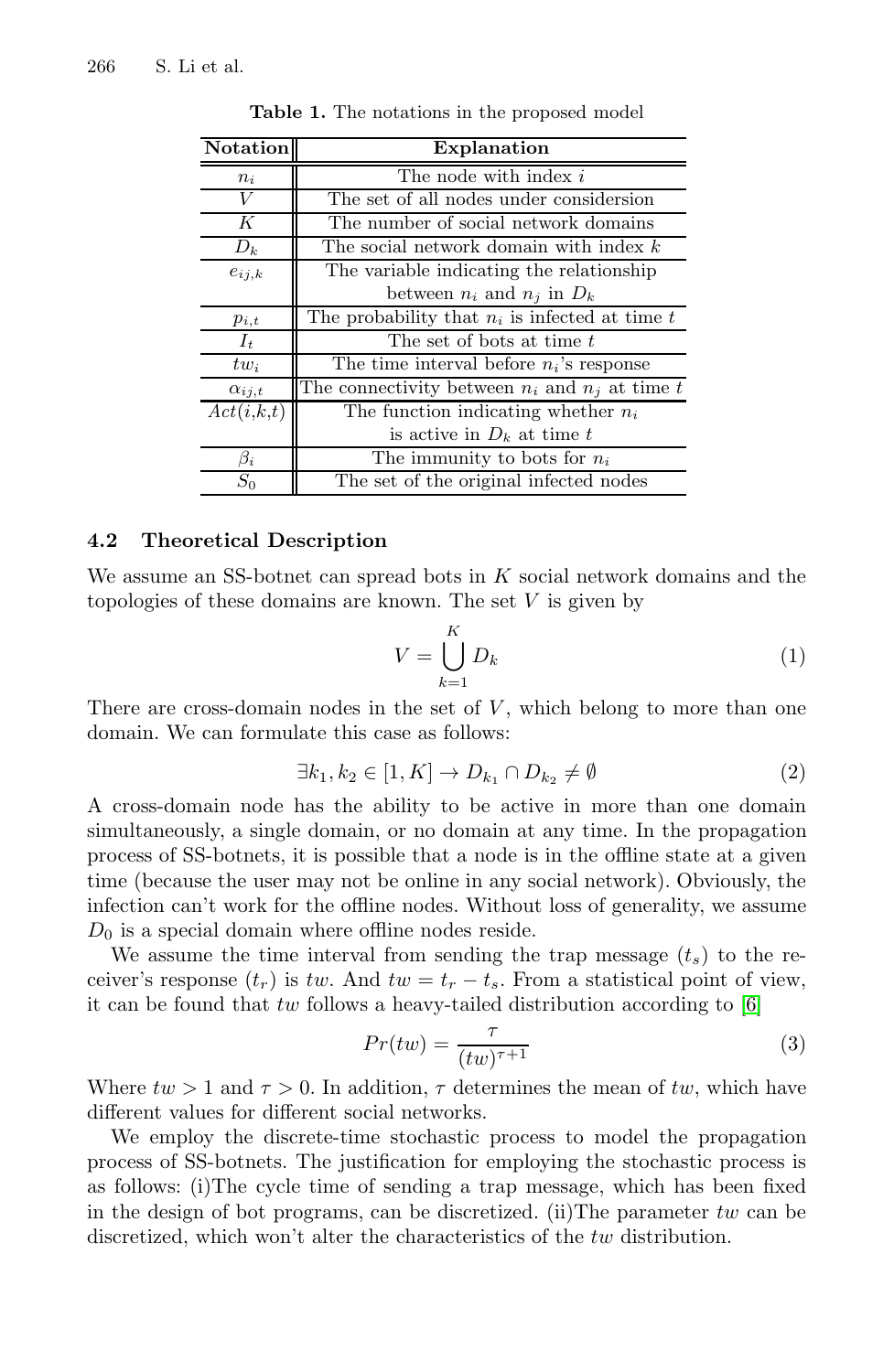<span id="page-6-1"></span><span id="page-6-0"></span> $n_i$  is n[ot i](#page-6-0)nfected at time t if and only if it was not infected at time  $(t-1)$ , and effectively blocked or ignored all trap messages sent by its friends in the same social network domain at time  $(t-tw_i)$ . These events are independent, therefore  $p_{i,t}$  can be expressed as

$$
1 - p_{i,t} = (1 - p_{i,t-1}) \cdot \prod_{j \neq i} (1 - \beta_i \cdot \alpha_{ij,t} \cdot p_{j,t-tw_i})
$$
\n(4)

We use the approximation equation  $(1 - x)(1 - y) \approx 1 - x - y$  (when  $x \ll 1$ , y  $\ll$  1) to simplify Equation 4. Since  $p_{i,t-1}$   $\ll$  1 and  $p_{j,t-tw_i}$   $\ll$  1, we can get

$$
p_{i,t} = p_{i,t-1} + \beta_i \cdot \sum_{j \neq i} (\alpha_{ij,t} \cdot p_{j,t-tw_i}) \tag{5}
$$

From Equation 5, it is seen that the current state of  $n_i$  depends on both the state of  $n_i$  at time  $(t-1)$  and the states of its friends at time  $(t - tw_i)$ . In addition to this, the parameter  $\alpha_{i,i,t}$  indicates the connectivity between  $n_i$  and  $n_i$  at time t, dictating the probabilistic behavior of the stochastic process; while the parameter  $\beta_i$  indicates the immunity to bots for  $n_i$ , affecting the result of the infection process.

First, we analyze  $\alpha_{ij,t}$  $\alpha_{ij,t}$  $\alpha_{ij,t}$ , which can be stated as

$$
\alpha_{ij,t} = \sum_{k=1}^{K} Act(i,k,t) \cdot Act(j,k,t-tw_i) \cdot e_{ij,k}
$$
\n(6)

Then the function  $Act()$  is given by

$$
Act(i,k,t) = \begin{cases} 1 & \text{if } n_i \text{ is active in } D_k \text{ at } t ,\\ 0 & \text{otherwise.} \end{cases}
$$
 (7)

Additionally, the value of  $e_{ij,k}$  in Equation 6 can be determined according to the given topology of relationships in social network domains. From Equation 6, we can see that if  $n_i$  and  $n_j$  are friends in one or more domains, and  $n_i$  is active at t while  $n_j$  is active at  $(t - tw_i), \, \alpha_{ij,t} \geq 1; 0$  otherwise. And  $\alpha_{ij,t} \in [0, K]$ .

Next, we describe  $\beta_i$ , which expresses the ability of a user to assess and judge the trap message, along with the anti-bot capability of  $n_i$ . For simplifying the calculation, we set  $\beta_i \in (0,1]$ . The smaller the value of  $\beta_i$  is, the larger the probability that the user remains uninfected will be. When  $\beta_i$  approaches to zero,  $n_i$  is hardly infected by bot programs, and if  $\beta_i = 1$ ,  $n_i$  will be captured as long as it is attacked by other infected nodes with the trap message.

For the propagation process of an SS-botnet, we are concerned about the total number of bots at a given time (*i.e.*, the future size of an SS-botnet). Let  $I_t$  denote the set of infected nodes at time t, and the expectation of  $|I_t|$  is given by

$$
E(|I_t|) = \sum_{i=1}^{|V|} p_{i,t} \tag{8}
$$

The propagation process is initiated by infecting a given number of nodes, which belong to the set  $S_0$ . And the initial condition can be stated as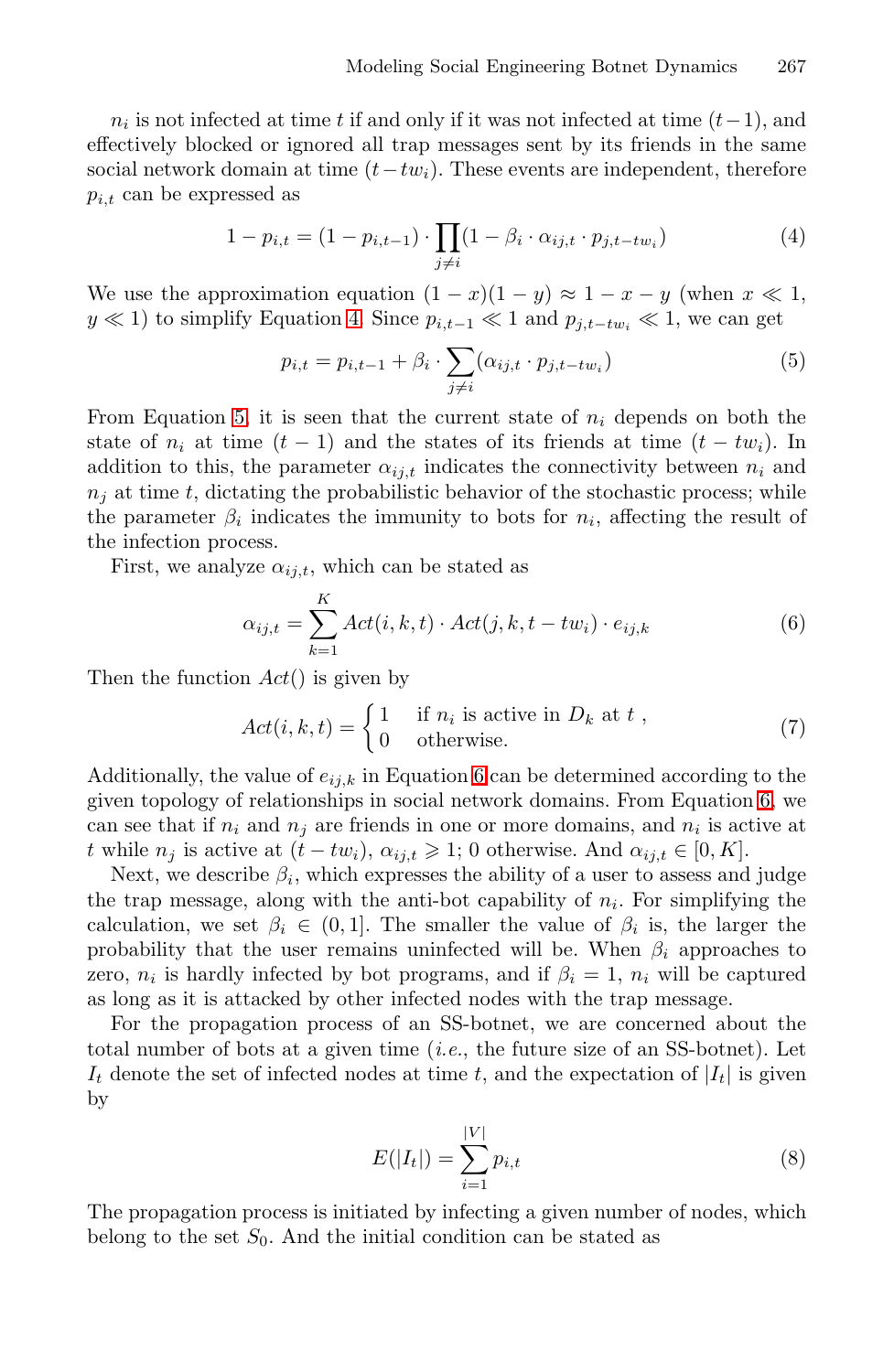$$
p_{i,0} = \frac{|S_0|}{|V|} \tag{9}
$$

Where  $|S_0| \geqslant 1$ .

## **5 Evaluation**

In this section, we firstly introduce the statistical investigation for determining  $\alpha_{i,i,t}$ . Subsequently, we examine the ability of our proposed model to predict the propagation process of an SS-botnet, with a goal of achieving early warning. Finally, we analyze the effects of the cross-domain spreading and user dynamics.

#### **5.1 St[ati](#page-11-6)s[tic](#page-11-7)al Investigation**

In order to apply the proposed model to the prediction of the real-world SSbotnet dynamics, we should make the value of the parameter  $\alpha_{i,j,t}$  in accordance with realistic situations. For the topological information of social networks, there are two factors affecting the value of  $\alpha_{i,j,t}$ : (i)the visiting time and (ii)the duration of active users. The former can be determined by the number of active users in target social networks at given time point, while the latter can be modeled by a heavy-tailed distribution [6] [\[7](#page-11-8)]. Assume that the total number of users in [a s](#page-11-9)ocial [ne](#page-8-0)twork is more or less constant over a [sh](#page-8-0)ort period of time, and let  $N t_k$  represent the total number of users in  $D_k$ . Furthermore, we use  $N a_{k,t}$  to represent the number of active users in  $D_k$  at time t.

In our investigation, we design some crawlers for fetching the number of active users in four popular social networks. The whole operation process lasted about three months with a sampling cycle of one hour. The studied social networks are: the BBS of Graduate University of Chinese Academy of Sciences (KYXK BBS) [8], the BBS of Tsinghua University (SMTH BBS) [9], QQ Game and QQ Instant Message (QQ IM) [10]. Fig. 2 shows the statistical results. From Fig. 2 it can be found that the number of active users is typically at a low level from midnight to 8:00, and at a higher level from 13:00 to 22:00. The minimum value (at 5:00) is about 1/3 of the maximum. Furthermore, we find that the diurnal variation trends of active users in these four social networks are very similar. Therefore, our equation assessing the visitation time and the duration of users is as follows:

$$
\frac{Na_{1,t}}{Nt_1} \approx \frac{Na_{2,t}}{Nt_2} \approx \dots \approx \frac{Na_{K,t}}{Nt_K} = R_t
$$
\n(10)

Where  $R_t$  denotes the ratio of  $Na_{k,t}$  and  $N t_k$ . Thus  $\alpha_{i,j,t}$  can be calculated as follows:

$$
\alpha_{ij,t} = (R_t) \cdot (R_{t-tw_i}) \cdot (\sum_{k}^{D_k \in D_{cij}} e_{ij,k}) \tag{11}
$$

Where  $Dc_{ij}$  indicates the common social network domains of  $n_i$  and  $n_j$ , and the value can be determined with the given topological information of the target social networks.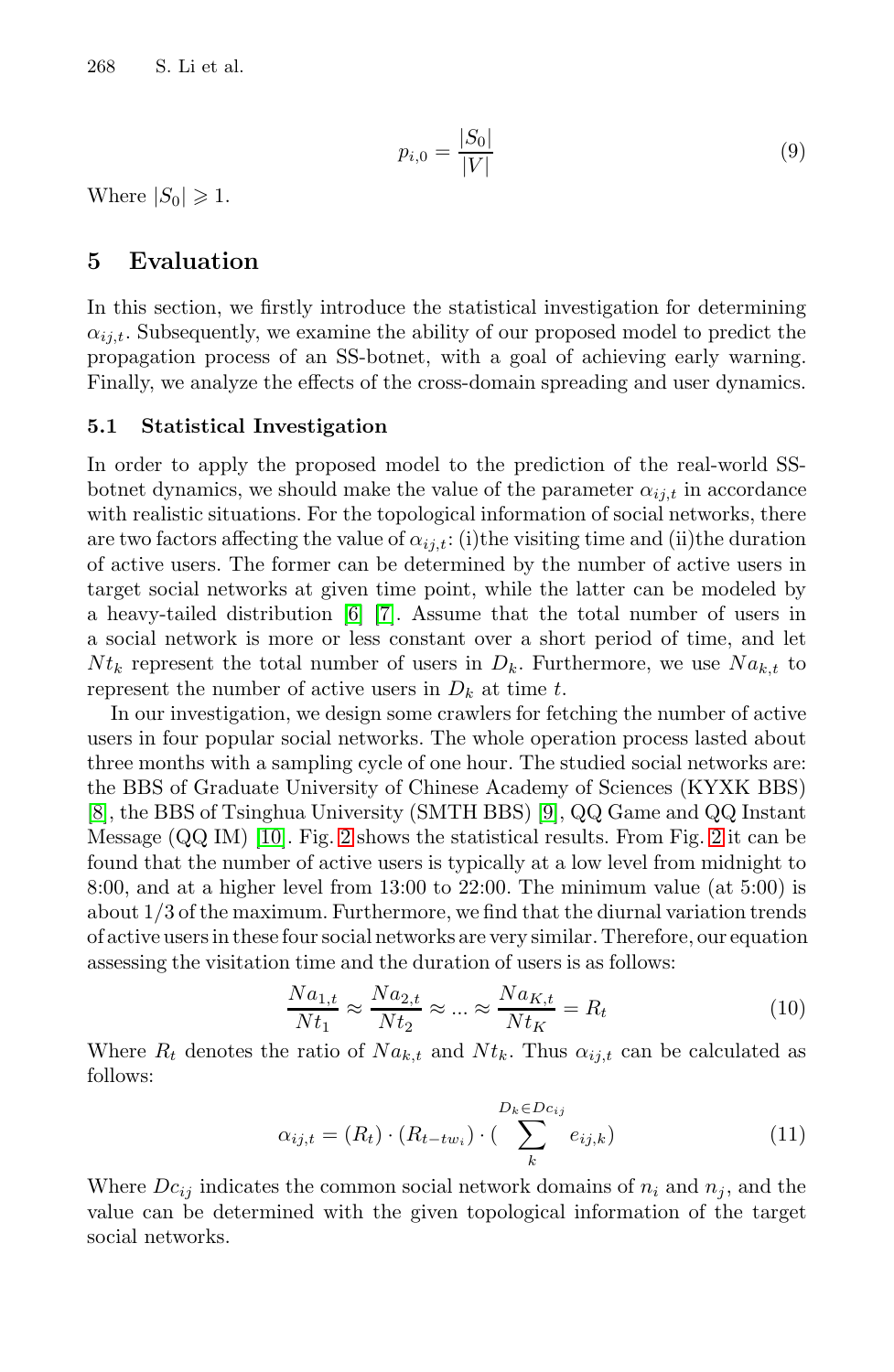<span id="page-8-0"></span>

**Fig. 2.** The diurnal variation of active users in social networks

### **5.2 Simulation Experiment**

OMNeT++ is an extensible, modular, component-based C++ simulation framework used for building network simulators. We've built a simulation platform b[as](#page-11-5)ed on OMNeT++ for the purpose of evaluating our propagation model. The simulation is made comparable to real-world situations by adjusting the values of the property parameters (*e.g.*, the out-degree and in-degree of nodes and the small average shortest path length). Thus, we can claim the three following characteristics of our simulation platform:

**1) High Extensibility**: this platform can simulate several virtual social networks simultaneously, and every virtual social network is generated according to the algorithm in [4].

**2) Fine-Grained**: the pl[atf](#page-9-0)orm can simulate multiple behaviors of nodes, such as when to deal with the trap message.

**3) High Flexibility**: in our platform, the interval between discrete time points can be adjusted to simulate the infection processes of different SS-bontets.

In our platform, we designed a virtual SS-botnet that can spread across two social network domains, and then simulate the propagation process of the SSbotnet. Additionally, we assume  $\beta_i$  follows the uniform  $(0, 1)$  distribution. The values of related parameters are shown in Table 2.

Fig. 3 shows the comparison between our model and the results of two simulations for the propagation process of the SS-botnet in one and two domains.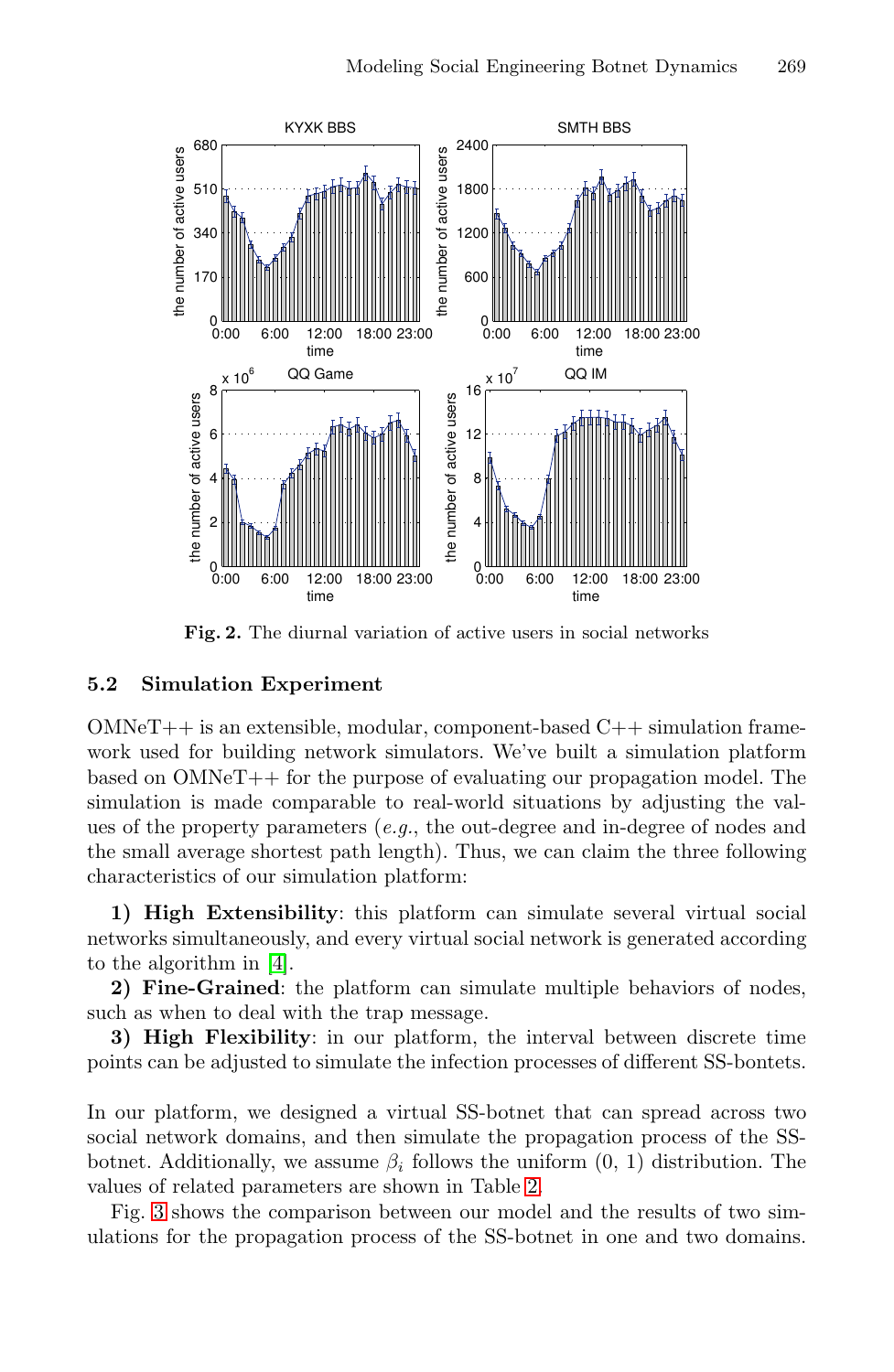| Parameter                        | Value           |
|----------------------------------|-----------------|
| $Nt_k$                           | 10000           |
|                                  | 10000 and 20000 |
|                                  | 1 and 2         |
| $S_0$                            | 1 and 100       |
| $\tau$ in the distribution of tw | 1 and 1.5       |
| the max out-degree in $D_k$      | 100             |
| the mean of $\beta_i$            | 0.7             |
| the starting time                | 5:00            |

<span id="page-9-0"></span>**Table 2.** The values of the relative parameters in the simulation



**Fig. 3.** The comparison between our model and the simulation results

The comparison indicates that our model can accurate[ly](#page-10-0) predict the size of an SS-botnet with less than 5% deviation.

Furthermore, we experimen[t](#page-10-0) with MATLAB for evaluating the influence of different factors on the infection of the SS-botnet according to our model, which yielded some intriguing results (as shown in Fig. 4).

Fig. 4(a) illustrates the influence of the diurnal variation of active users on the propagation process [of](#page-10-0) SS-botnets. Since the starting time of our simulation is 5:00, it can be found that the infection speed in the daytime is much faster than in the night, presumably because more users are offline at night. Fig. 4(b) illustrates the influence of the factor  $tw$ . If  $tw$  is not taken into consideration, the infection rate will be faster but not realistic. Fig. 4(c) presents the propagation processes of different numbers of cross-domain nodes (5, 10, 100). It can be found that the proportion of cross-domain nodes can also affect the infection rate of the SS-botnet. In other words, the more cross-domain nodes available for infection are, the faster the SS-botnet will spread. Fig. 4(d) illustrates the influence of both the degree and the number of initial infected nodes. In this figure, a *popular node* is the node with a high in-degree, which is different from a normal node. It's shown that choosing popular nodes as initial nodes or increasing initial nodes can accelerate the infection rate.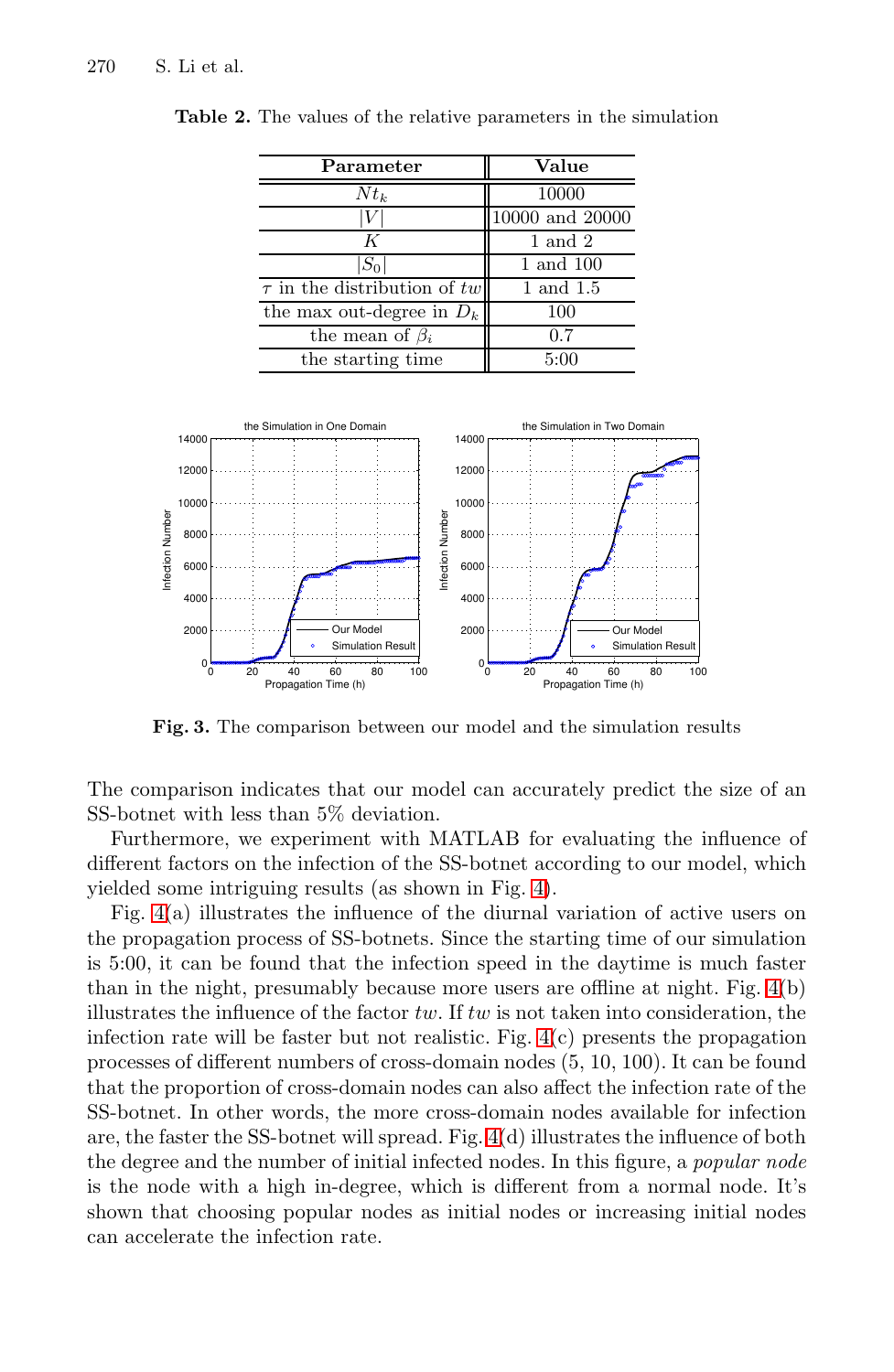

<span id="page-10-0"></span>**Fig. 4.** The influence of different factors

# **6 Limitations and Discussion**

In this section, we discuss some limitations of our propagation model. Firstly, in the proposed model we assume that social networks are static when considering their topological characteristics and the initial set of infected nodes. In reality, however, the number of registered users and the relationships in real-world social networks are always changing, which makes the propagation process of SSbotnets more complex. We believe these real-life variations are very important factors which should be considered in future work. Secondly, the parameter  $\beta_i$ follows a uniform (0, 1) distribution in our model, while in reality it may follow other distributions (such as a beta distribution). In future work, we plan to investigate the distribution of  $\beta_i$  to optimize our model. Finally, since SS-botnets are emerging and our work is a prospective study, there is no real attack data available for the validation of our model. In addition, fetching the information of an SS-botnet's bots is more related to the detection technologies, which is beyond the scope of this paper.

# **7 Conclusion**

In this paper, we present a new propagation model for SS-botnets which represent an new type of emerging botnets and have a growing risk to social networking services. By exploiting the general infection process of SS-botnets, we reveal two key factors that affect the infection of SS-botnets: (i)the cross-domain spreading of bots and (ii)the dynamics of social network users. Next, we propose